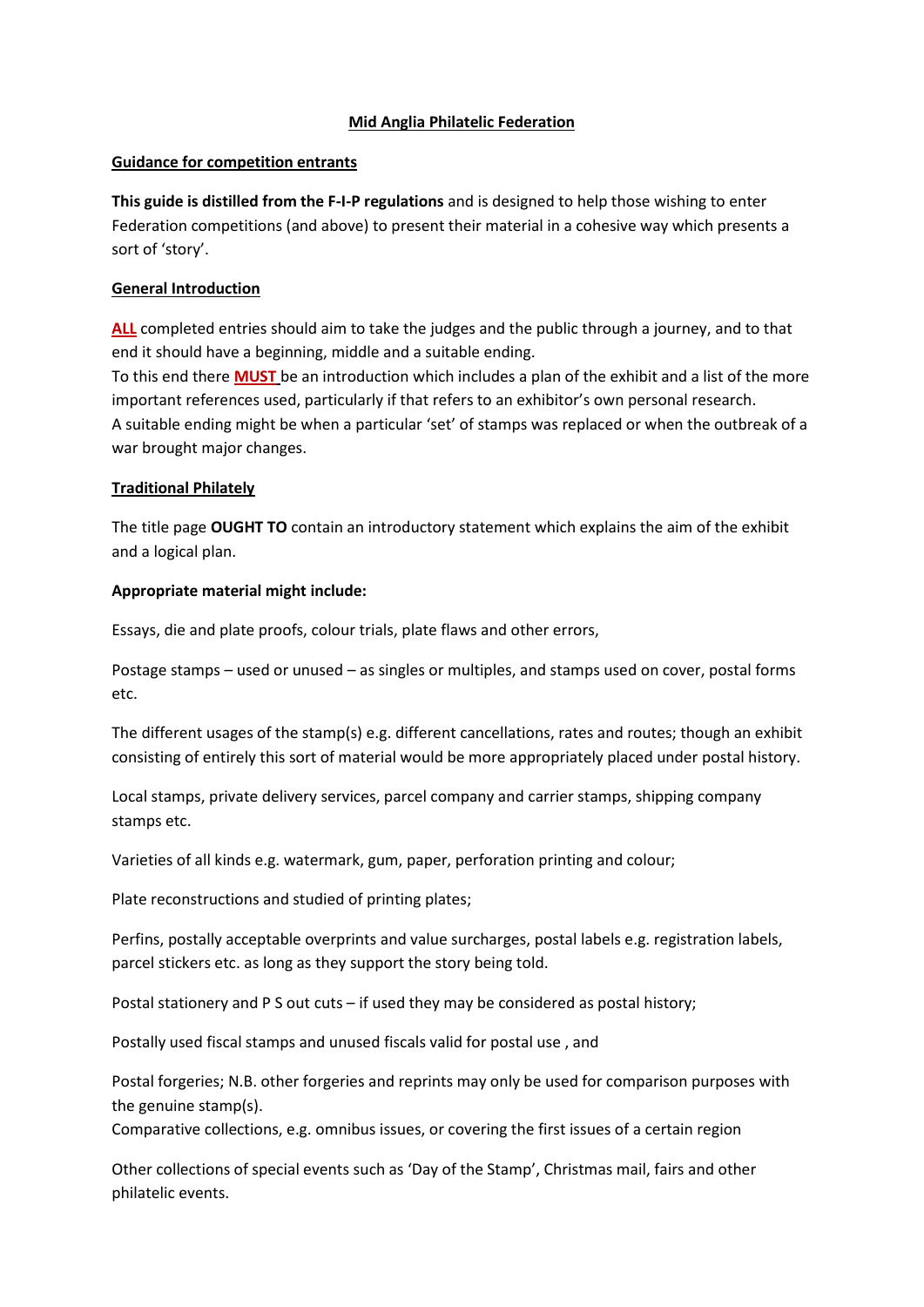| Marks will be awarded as follows:                             |         | 16 sheets | 9 sheets |
|---------------------------------------------------------------|---------|-----------|----------|
| Treatment (20) and Importance (10) of the exhibit             |         | 30        | 30       |
| Philatelic and related knowledge, personal study and research |         | 35        | 35       |
| Condition (10/15) and rarity (10)                             |         | 20        | 25       |
| Presentation                                                  | (was 5) | 15        | 10       |
|                                                               | Total   | 100       | 100      |

## **Postal History**

Generally considered in three sub-classes:

|                      | A. Postal History: | features material carried by, related to official, local or private mails, |  |
|----------------------|--------------------|----------------------------------------------------------------------------|--|
|                      |                    | usually emphasising routes, rates, markings, usages and other              |  |
|                      |                    | postal aspects, services, functions and activities related to the          |  |
|                      |                    | development of postal services.                                            |  |
| <b>B.</b> Marcophily |                    | Postmarks – showing classifications and/or studies of postal               |  |
|                      |                    | markings related official, local or private mails on covers, adhesive      |  |
|                      |                    | stamps and other postal items.                                             |  |

C. **Historical, social and special studies** – which examine postal history in the broader sense and the interaction of commerce and society with the postal system, for example:

> telegram services, greetings cards (incl. Valentines), illustrated/ pictorial envelopes, studies of the effect of the postal system on commerce, society and industry historical, local and/or regional studies studies related to an event or historical landmark.

**The plan or concept of all sub classes of postal history exhibits shall be clearly explained in an introductory statement.** 

**Please note:** postal historians have a reputation for being rather too wordy!!!

| Marks will be awarded as follows:                     |         | 16 sheets | 9 sheets |
|-------------------------------------------------------|---------|-----------|----------|
| Treatment (20) and philatelic importance (10)         |         | 30        | 30       |
| Philatelic and related knowledge, personal study      |         | 35        | 35       |
| Condition $(15)$ and rarity $(10/5)$<br>(was 10 & 20) |         | 25        | 20       |
| Presentation                                          | (was 5) | 10        | 15       |
| Total                                                 |         | 100       | 100      |

### **Thematic philately**

The exhibit develops a theme **according to a plan** showing thematic and philatelic knowledge resulting in the best possible selection and arrangement of the material and the accuracy of the text.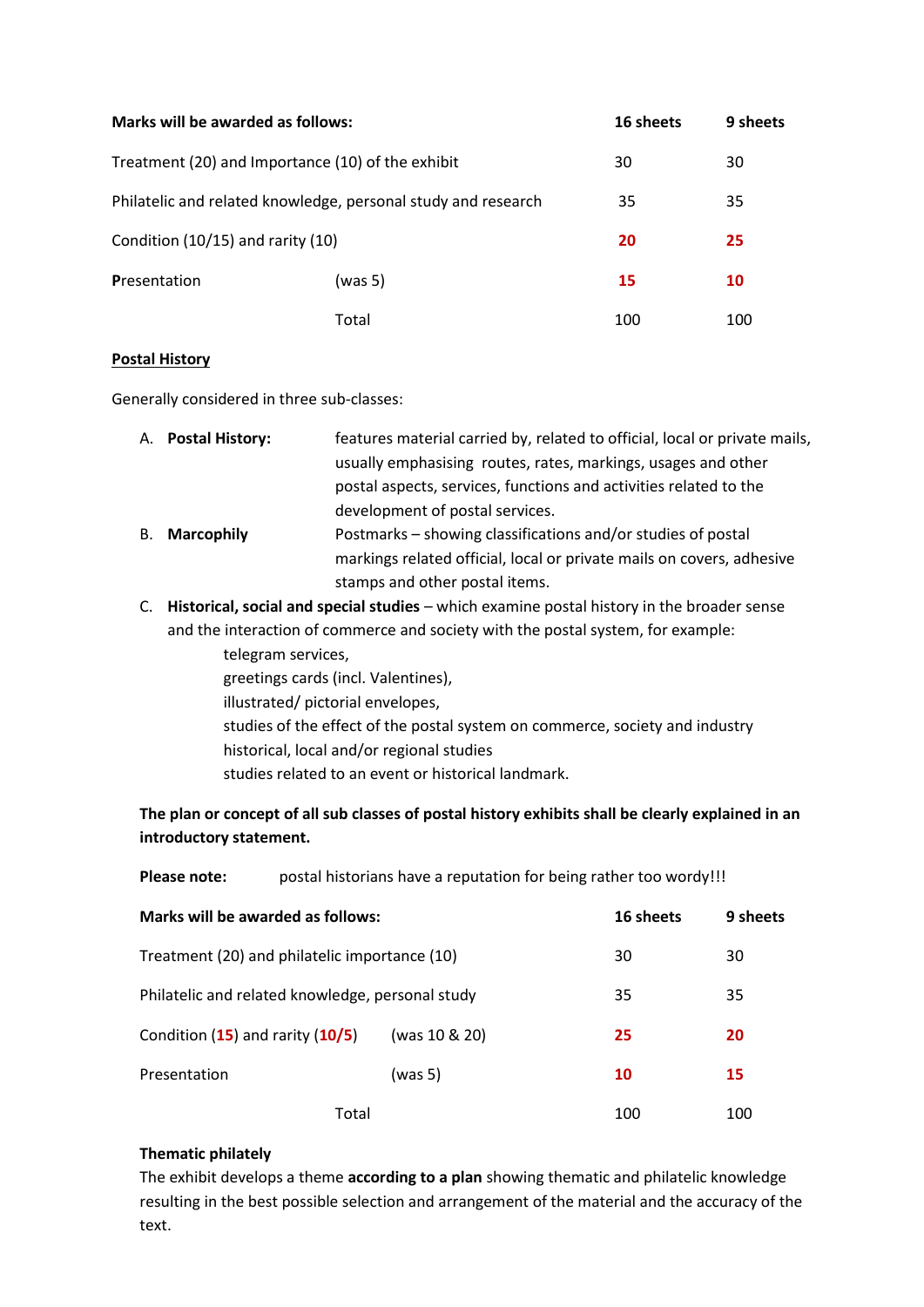Such an exhibit uses the **widest possible range of appropriate postal-philatelic material** connected to the chosen theme.

The way a thematic exhibit is presented reflects the structure of the work (title & plan) and the elaboration of each point of that structure (development).

### **Title and plan**

The title, with any subtitle defines the scope of the exhibit. The order of the main 'chapters' and their subdivisions, should demonstrate the development of the plan, rather than be a list of its main aspects.

## **Development**

This is the elaboration of the theme in depth which uses only the thematic information, with material in support, that has been through the postal system.

## **Innovation**

This is shown by:

Introduction of new themes new aspects of an established or known theme new application of material

**N.B.** The connection between the philatelic material and the theme must be clearly demonstrated when it is **NOT** obvious.

### **Marks will be awarded as follows:**

| Treatment:                                                   | (40)                                 |      | 16 sheets | 9 sheets |
|--------------------------------------------------------------|--------------------------------------|------|-----------|----------|
| Title and plan                                               |                                      |      | 15        | 15       |
| Development                                                  |                                      |      | 15        | 15       |
| Innovation (was 5; to increase range of philatelic material) |                                      |      | 10        | 10       |
|                                                              | Knowledge, personal study & research | (30) |           |          |
| Thematic                                                     |                                      |      | 15        | 15       |
| Philatelic                                                   |                                      |      | 15        | 15       |
| Condition & rarity                                           | (20/15)                              |      |           |          |
| Condition                                                    |                                      |      | 10        | 10       |
| Rarity                                                       | (was 20)                             |      | 10        | 5        |
| Presentation                                                 | (was 5)                              | (10) | 10        | 15       |
|                                                              | Total                                |      | 100       |          |

Please note: post cards which ARE NOT postal stationery must be avoided.

An illustrated cover used to show, say a particular motor car, but otherwise has no philatelic connection is not acceptable. If, however, the cover is cancelled with a relevant post mark then the cover's inclusion is fine.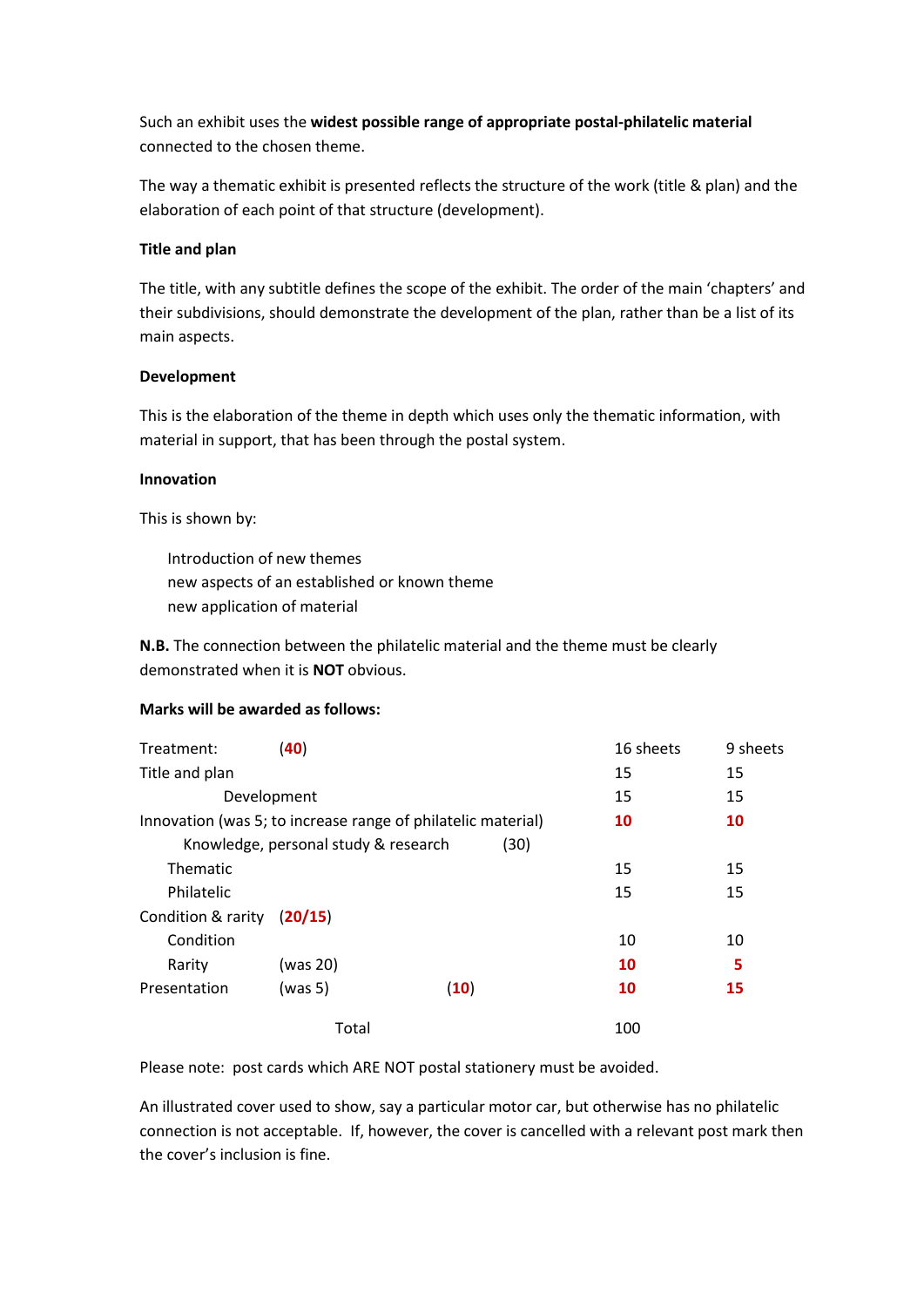### **Aerophilately**

An aerophilatelic exhibit is composed essentially of postal items carried by air, including balloons, gliders and 'planes and having evidence of their having been flown. This represents a study of the development of air mail services with, maybe, a collection of documents pertaining to such development. Mail carried on experimental, pioneering and record breaking flights would also be an interesting area for this class. This class is now sub-divided into two subclasses:

a) Development and operation of air mail services

Such exhibits may contain:

Postal documents dispatched by air,

Official and semi-official stamps issued especially for use on airmail, in mint or used state, but principally on cover,

All types of postal and other marks, vignettes and labels relating to aerial transport, Items connected with a particular means of aerial transport, not conveyed through a postal service but deemed important to the development of airmail (see below), Leaflets, messages and newspapers dropped from the air, as a way of normal postal delivery or on the occasion of postal services interrupted by unforeseen events, and Mail recovered from aircraft accidents and incidents.

b) Air mail stamps and their use in the air mail service

Official and semi-official stamps issued especially for use on air mail, in mint or used state, but also on cover.

Any essays, proofs, varieties, etc. associated with the air mail stamps and postal stationery

### **The arrangement of an aerophilatelic exhibit follows from its plan** and may be based:

| Chronologically             | Geographically |
|-----------------------------|----------------|
| Or by types of carrier used |                |

Aerophilatelic exhibits may contain items such as maps, photographs, timetables and the like to support a particular point or situation. **They should not overpower** the material and accompanying text on display.

The plan or concept of the exhibit **SHOULD BE** clearly laid out in an introductory statement.

| Marks will be awarded as follows:                           |               | 16 sheets only |  |
|-------------------------------------------------------------|---------------|----------------|--|
| Treatment & philatelic importance (20/10)                   |               | 30             |  |
| Philatelic and related knowledge, personal study & research |               | 35             |  |
| Condition $(15)$ and rarity $(10)$                          | (was 10 & 20) | 25             |  |
| Presentation                                                | (was 5)       | 10             |  |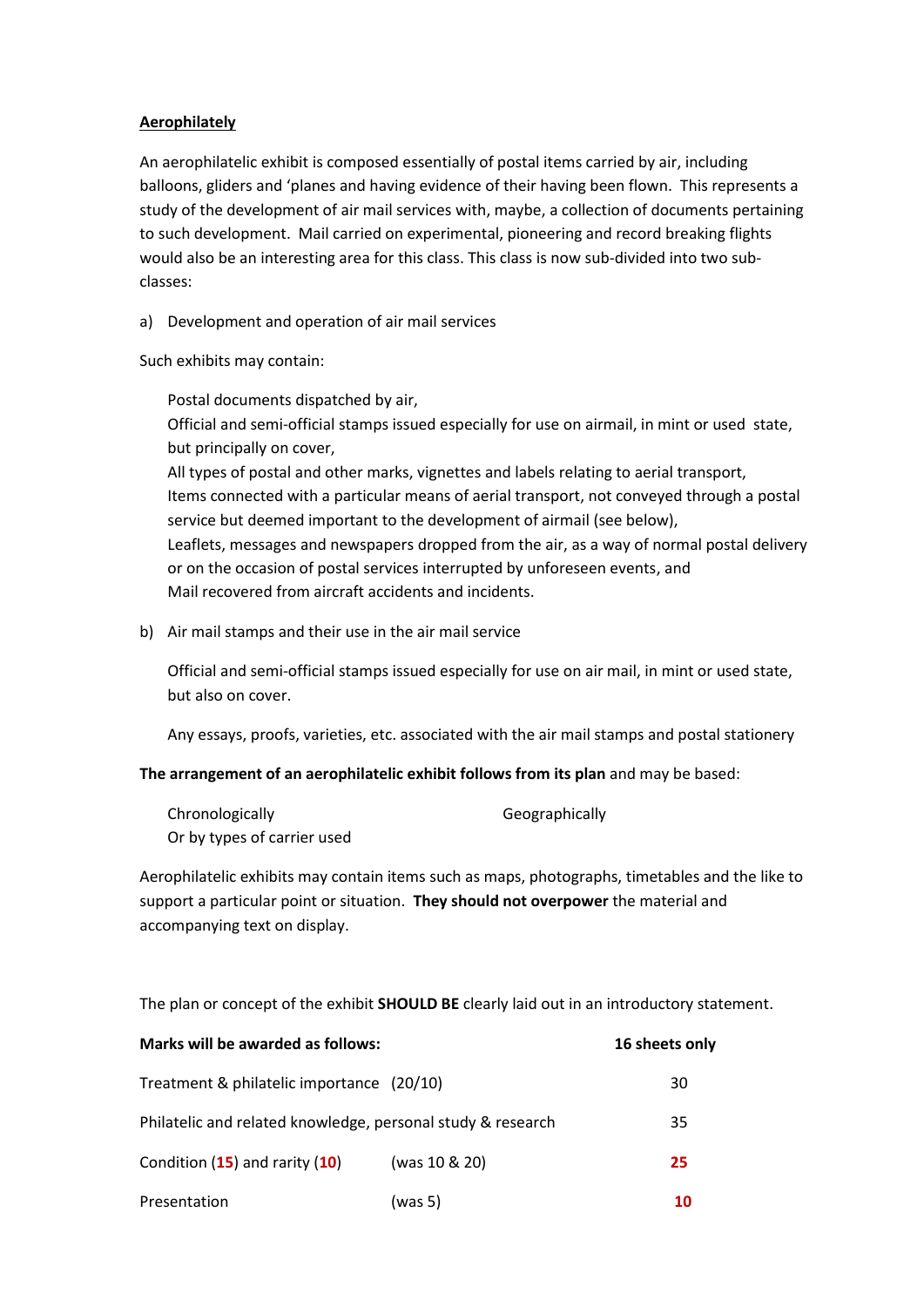#### Total 100

## **Open Philately**

This class seeks to broaden the range of exhibiting to allow philatelists to include material from other collecting fields in support of, and in order to develop, an understanding of the philatelic material shown.

It provides an opportunity to present the range of research undertaken by showing the philatelic material in its **cultural, social, industrial, commercial or other context** to show a wider and deeper knowledge of the subject. It should seek to be imaginative and creative.

## **The philatelic material MUST be at least 50% of the exhibit.**

The variety of the non-philatelic material will influence the judging of 'Treatment' as well as 'Material'.

## **Open Philately exhibits may include:**

All types of philatelic material included in other exhibiting categories, and **MUST** be original.

Non-philatelic items must be relevant to the chosen subject and serve to illustrate it. Such material, including photographs, should be original where at all possible. (reproductions should be at least 25% DIFFERENT from the original).

The philatelic items must be described in proper philatelic terms as in other categories.

The non-philatelic items must be described, and be relevant to and assist the development of the exhibit.

Exhibits may be planned chronologically, geographically or any other way that is appropriate.

# **Marks will be awarded as follows:**

| Treatment and importance (30)     |                                       |     |
|-----------------------------------|---------------------------------------|-----|
| Title and plan                    | 10                                    |     |
| Philatelic treatment              | 5                                     |     |
| Non-philatelic treatment          |                                       | 5   |
| Philatelic importance             |                                       | 5   |
| Non-philatelic                    |                                       | 5   |
| Knowledge and research            | (35)                                  |     |
| Philatelic knowledge and research | 20                                    |     |
|                                   | Non-philatelic knowledge and research | 15  |
| Material                          | (25)                                  |     |
| Condition                         | (was 10)                              | 15  |
| Rarity                            | (was 20)                              | 10  |
| Presentation                      | (10)<br>(was 5)                       | 10  |
|                                   | Total                                 | 100 |